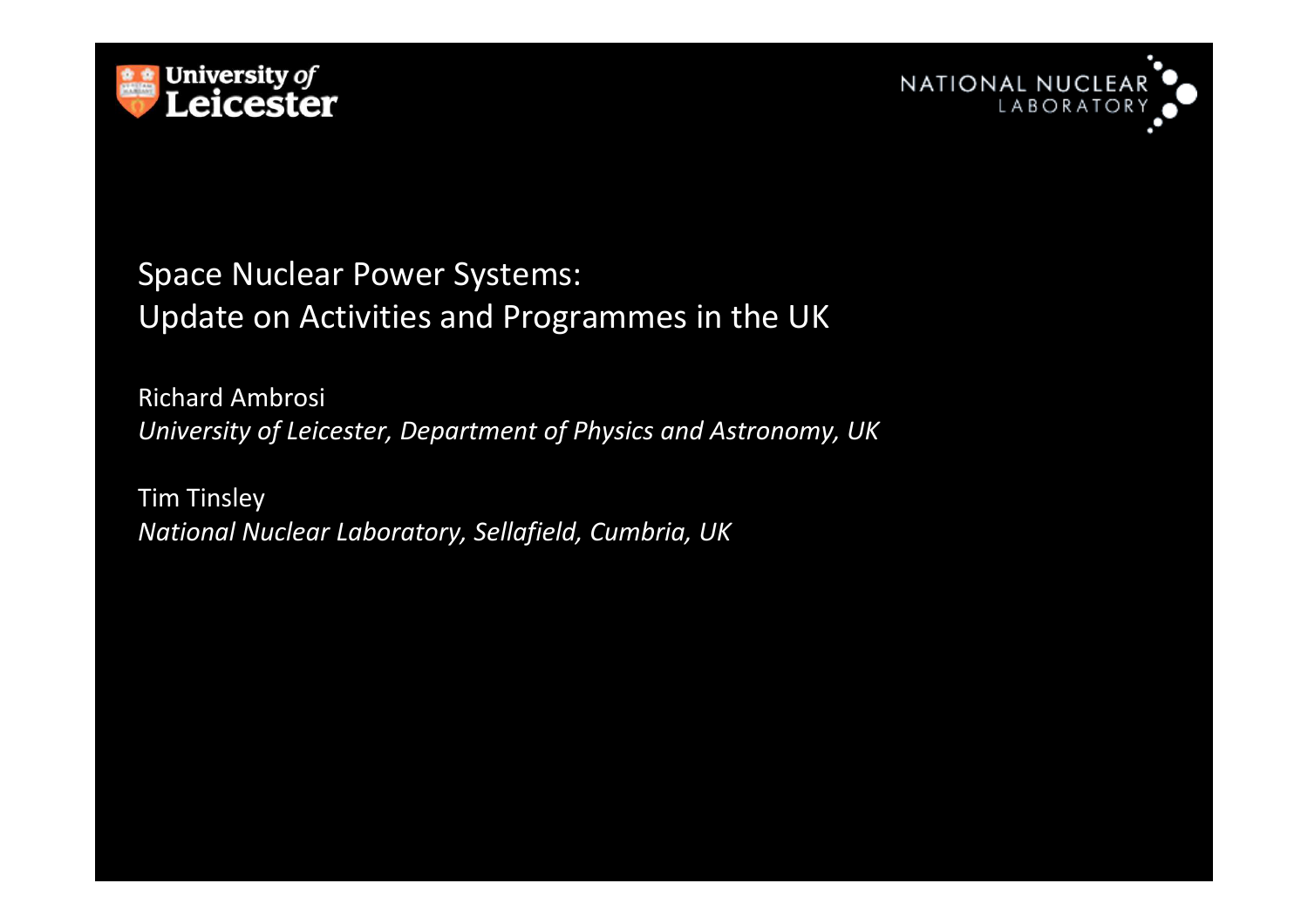



# Contents

- •Introduction
- $\bullet$ UK activities on Nuclear Power Systems (NPS) development
- $\bullet$  Updated summary of previous and ongoing NPS studies
	- Isotope separation and fuel form development.
	- -Containment
	- -Radioisotope thermoelectric generator (RTG) system.
	- -Stirling radioisotope generator (SRG) system.
- $\bullet$ Roadmap of activities.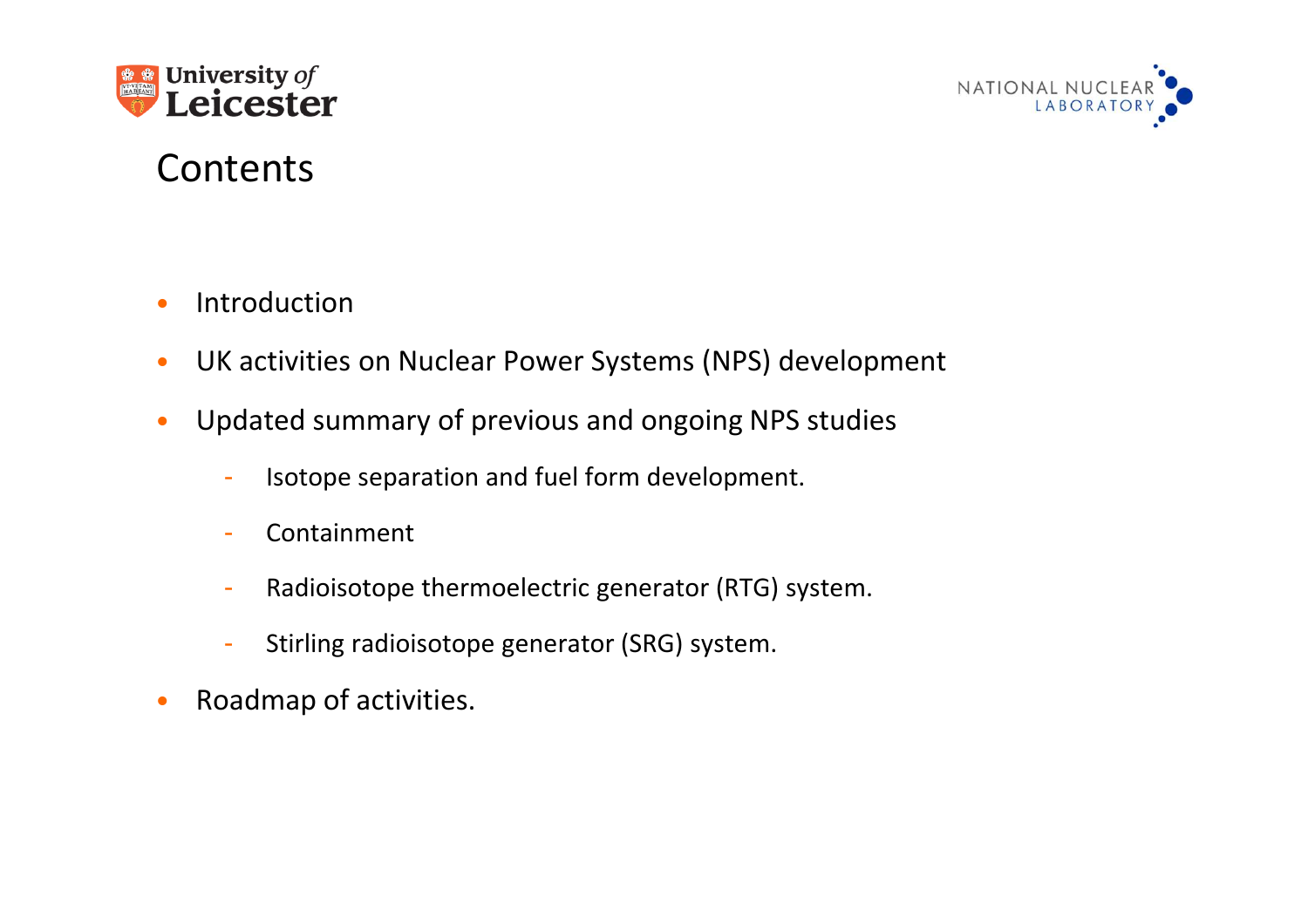



# Introduction

- • Radioisotope power sources are an important technology for future European space exploration missions resulting in:
	- More capable spacecraft.
	- Probes that can access distant, cold, dark and inhospitable environments.
	- Probes that can operate more effectively close to the Sun.
	- Missions using nuclear power can provide higher science return given the extended operational lifetimes.
	- In many cases nuclear systems can enable missions that are very challenging.
- $\bullet$ Focus is on <sup>241</sup>Am for the radiogenic heat source.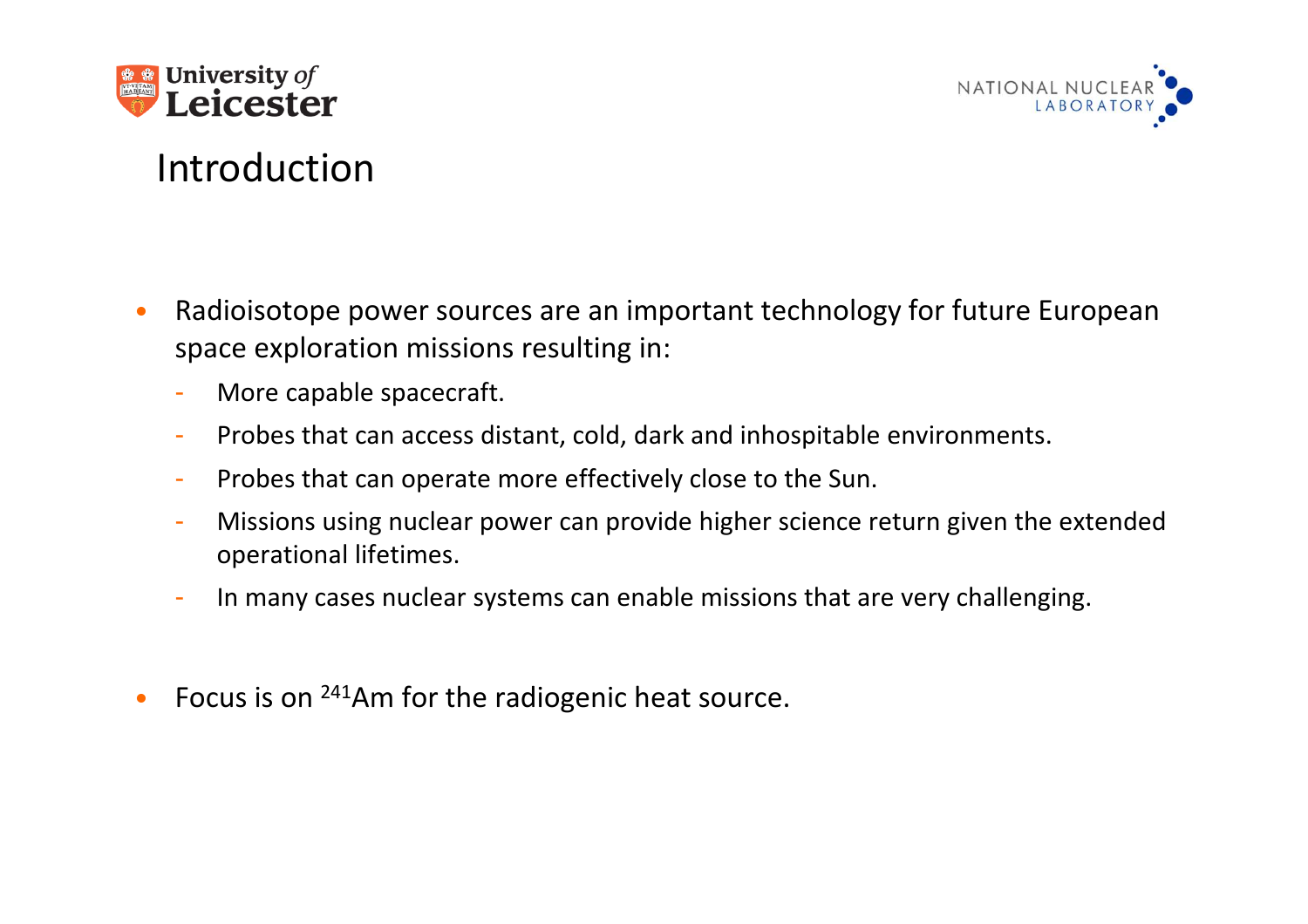



# Current UK Activities

- •The UK is a major contributor to the ESA nuclear power programme.
- • A consortium of UK companies and Universities working on the ESA Programme together with other European partners.
- $\bullet$  UK organisations include: National Nuclear Laboratory, University of Leicester, Airbus Defense and Space UK, Lockheed Martin UK, Thales Alenia Space UK, Rutherford Appleton Laboratory, University of Oxford, Queen Mary University of London, European Thermodynamics Ltd.
- •Nuclear is seen as an enabling technology.
- •Key requirement is supply of radioisotope source material.
- $\bullet$ UK has abundant supplies of  $241$ Am that can be extracted from stored civil plutonium.
- $\bullet$ UK Government is supportive of the programme.
- $\bullet$ NNL's Laboratory at Sellafield will house any future <sup>241</sup>Am separation facility.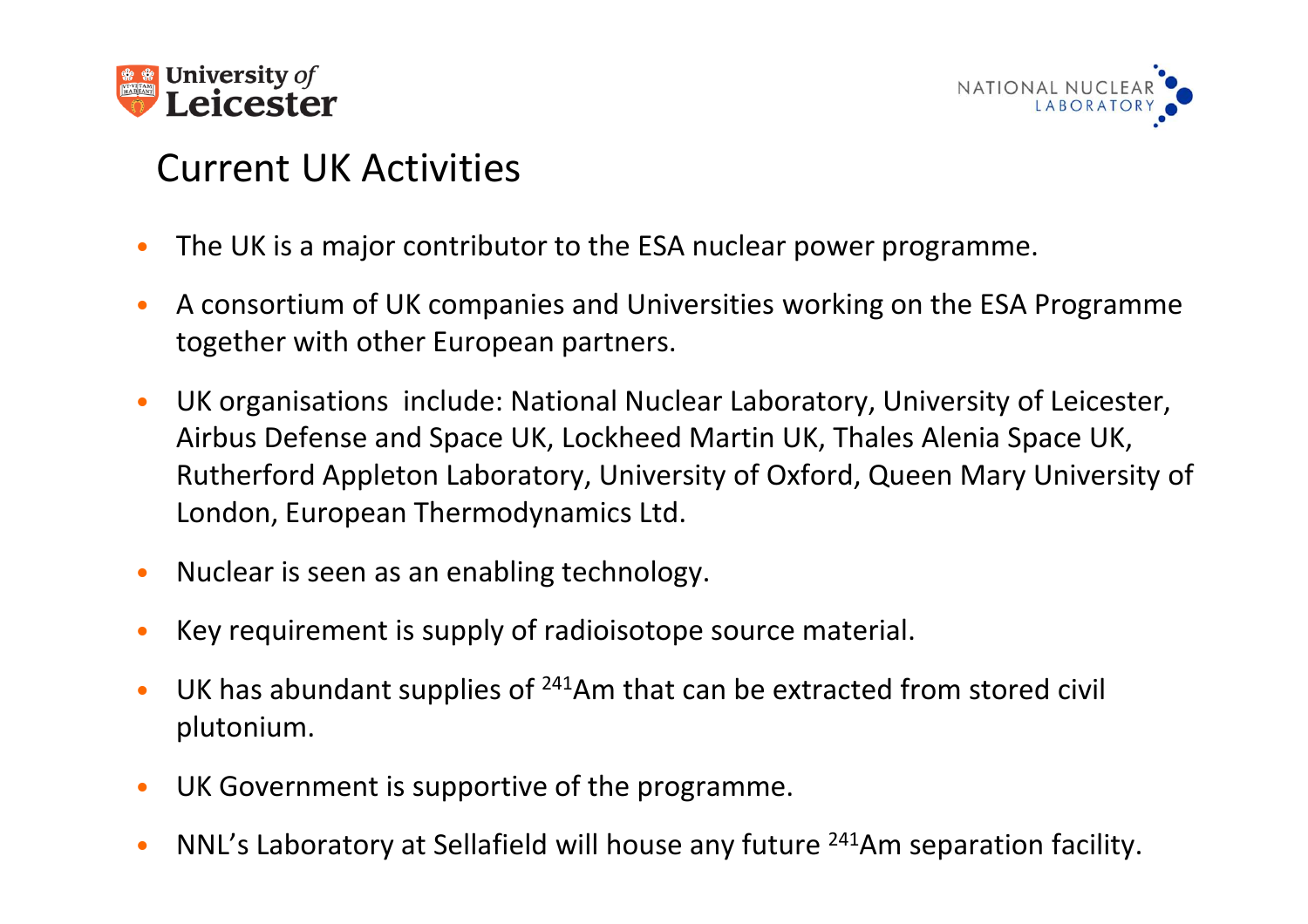



# Isotope Selection

- • Research contracts were placed by ESA to identify and assess radioisotopes with potential use in European radioisotope power system.
- • Independent studies concluded that for Europe <sup>241</sup>Am was the isotope of choice for the following reasons:
	- Although  $^{238}$ Pu was determined to be the best choice for specific power (W/kg), implementing its production in Europe was determined to be too expensive.
		- o Requirements including: Neptunium target fabrication, availability of high flux reactors and reprocessing facilities, were all considered in the tradeoff.
	- -UK's stored separated civil plutonium provides a source of  $241$ Am that can be efficiently separated, with benefits to both the nuclear and space sectors.
	- <sup>241</sup>Am thermal power output is one-quarter of <sup>238</sup>Pu but with manageable impact on system mass and relatively affordable production route.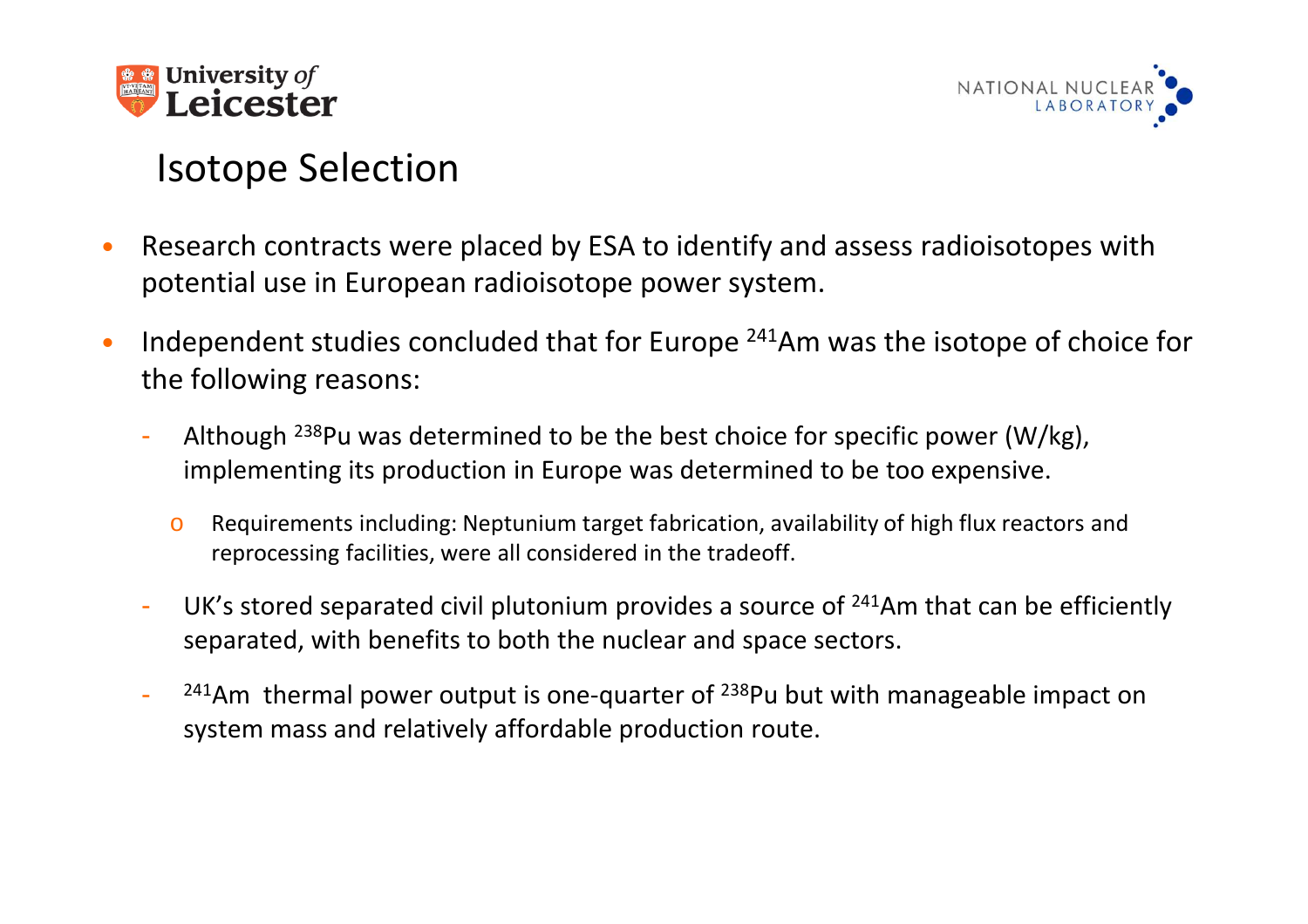



# Isotope Separation and Fuel Form Development

- • National Nuclear Laboratory has recently completed a 2 year contract for ESA to research and design a production facility for <sup>241</sup>Am.
- •Outline design and costs were delivered.
- • Continued positive discussions with the UK Government and Nuclear Decommissioning Authority on feed material supply (civil Pu) and general programme.
- •Study on the criticality of <sup>241</sup>Am is underway with data provided to IAEA.
- •First experimental runs completed, Am separated from civil Pu.
- $\bullet$  Contract extension granted to NNL for a 30 month programme:
	- •To increase the quantity of americium separated by order of magnitude.
	- •Develop the fuel form using surrogate materials.
	- •Explore solutions for pellet formation using surrogates.
- **•** Produce a radioisotope heater unit sized pellet with  $241$ Am oxide fuel.  $\bullet$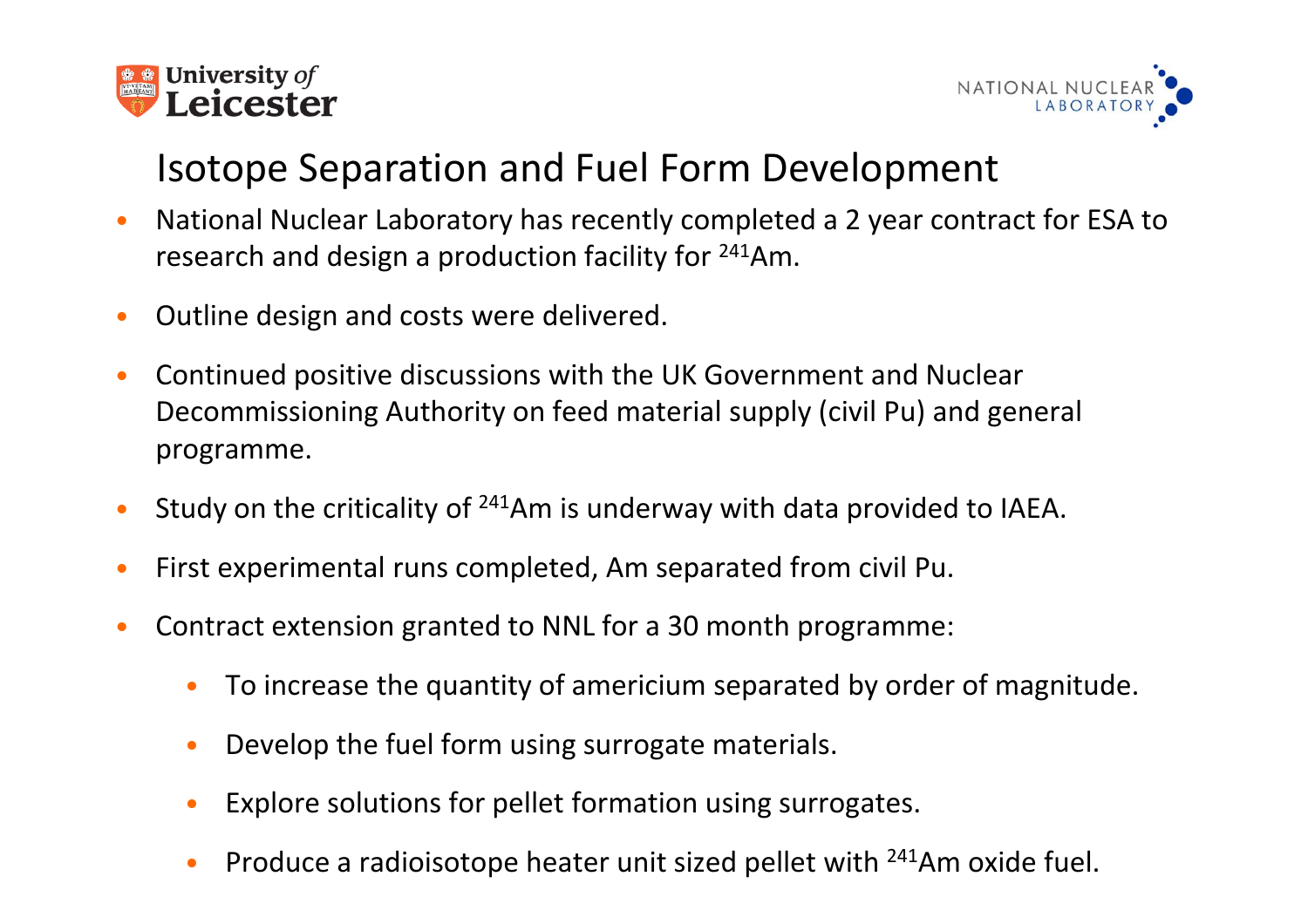



# Fuel Production



- Image Courtes and Court extends to Court and Court and Court extends to Court and Court and Court and Court and Court and Court and Court and Court and Court and Court and Court and Court and Court and Court and Court and
	-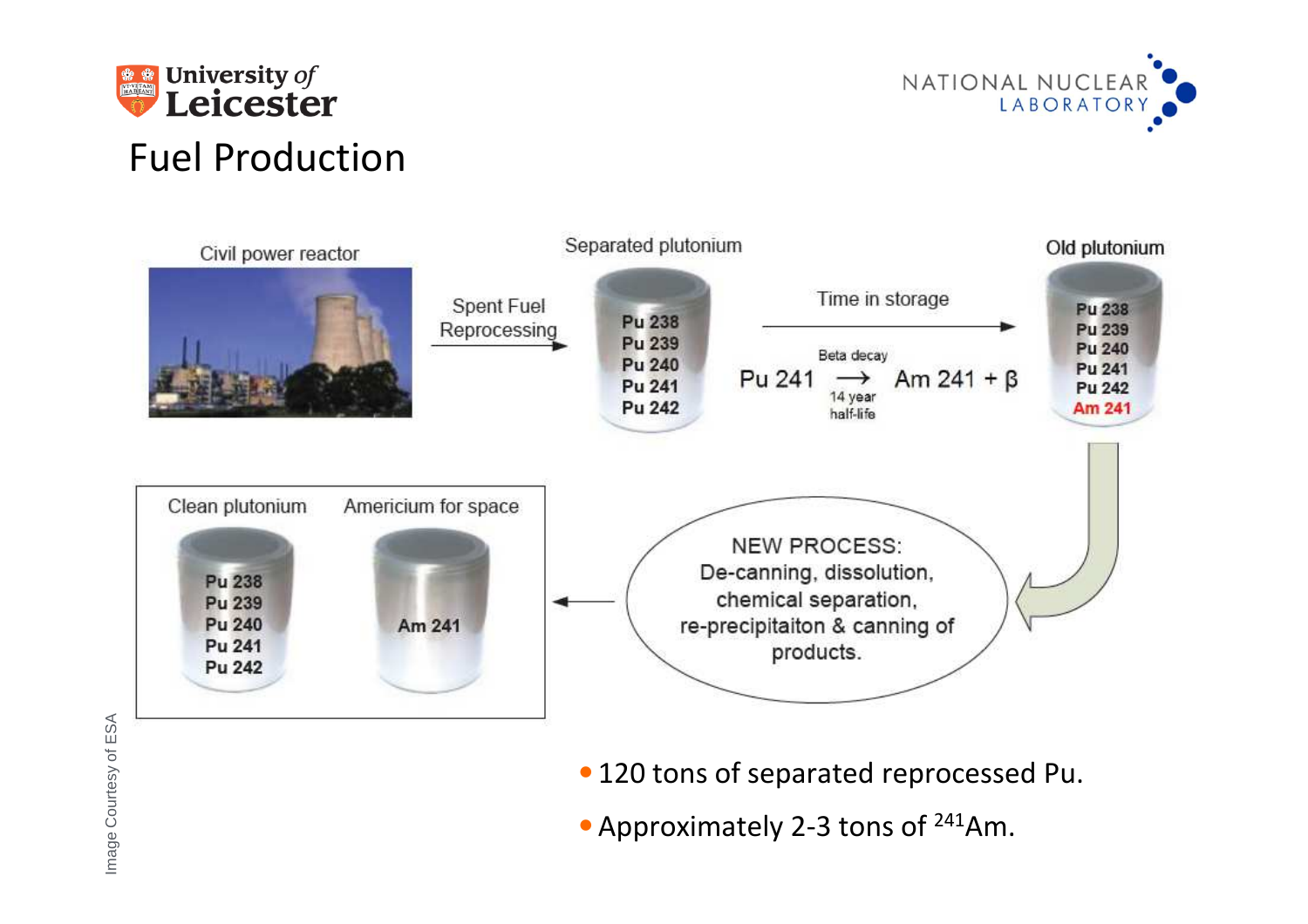



# Isotope Containment

- Containment of fuel in a multilayer system of physical barriers.
- Fuel dispersal prevention under accident conditions (e.g. projectile impact. launcher explosions, re-entry, Earth surface impact).
- Nuclear Fuel Capsule and Aeroshell Design Study:
	- Contract with Thales Alenia Space UK (previously SEA Ltd), National Nuclear Laboratory, University of Leicester, Lockheed Martin UK.
- Nuclear Power Systems Architecture for Safety Management & Fuel Encapsulation Prototype Development (NPSAFE)

 $\overline{\mathbf{y}}$ 

- Wider scope study led by Areva TA of France has been completed.
- Parallel approach for the preliminary development of a European <sup>241</sup>Am containment system:
	- 1. Analogue to the US multilayer system of using refractory metals, carbon impact and insulation layers and carbon-carbon aeroshell.
	- 2. Metal matrix composite fuel with carbon impact and insulation layers and carbon-carbon aeroshell.

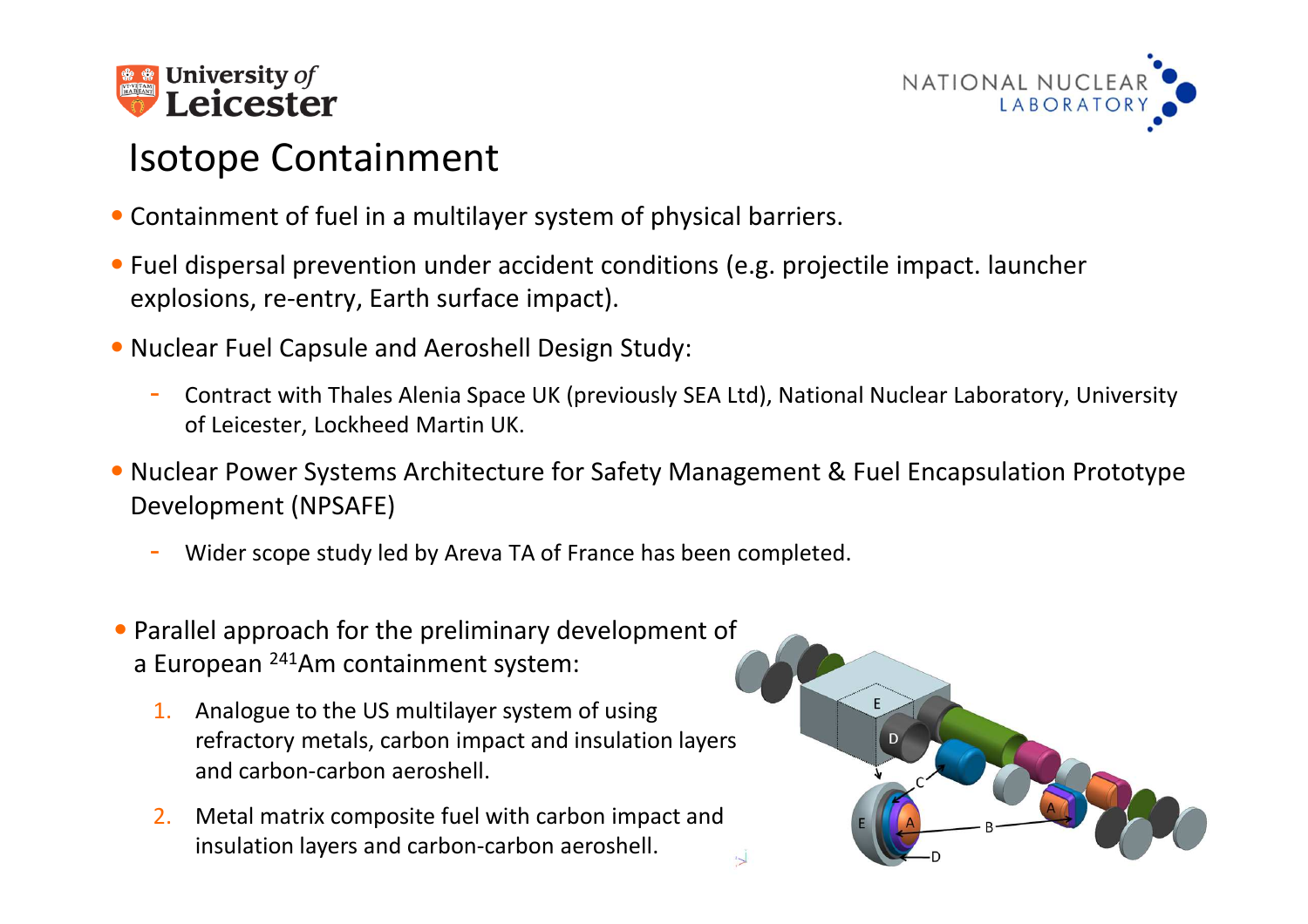



# RTG Development

- •Parallel R&D contracts:
	- **1. University of Leicester**, Airbus Defense and Space UK, Fraunhofer IPM, Queen Mary University of London, European Thermodynamics Ltd.
	- **2. Areva TA**, Ecoles des Mines de Nancy, Thales Alenia Space UK and Italy, Babrow Consulting.
- Contracts successfully developed, manufactured and tested electrically heated RTG prototypes.
- •Successful development of thermoelectric generators using both silicide and telluride based thermoelectric materials.
- Systems targeting the 5 W to 50 W electric power range with no moving parts and acceptable specific power.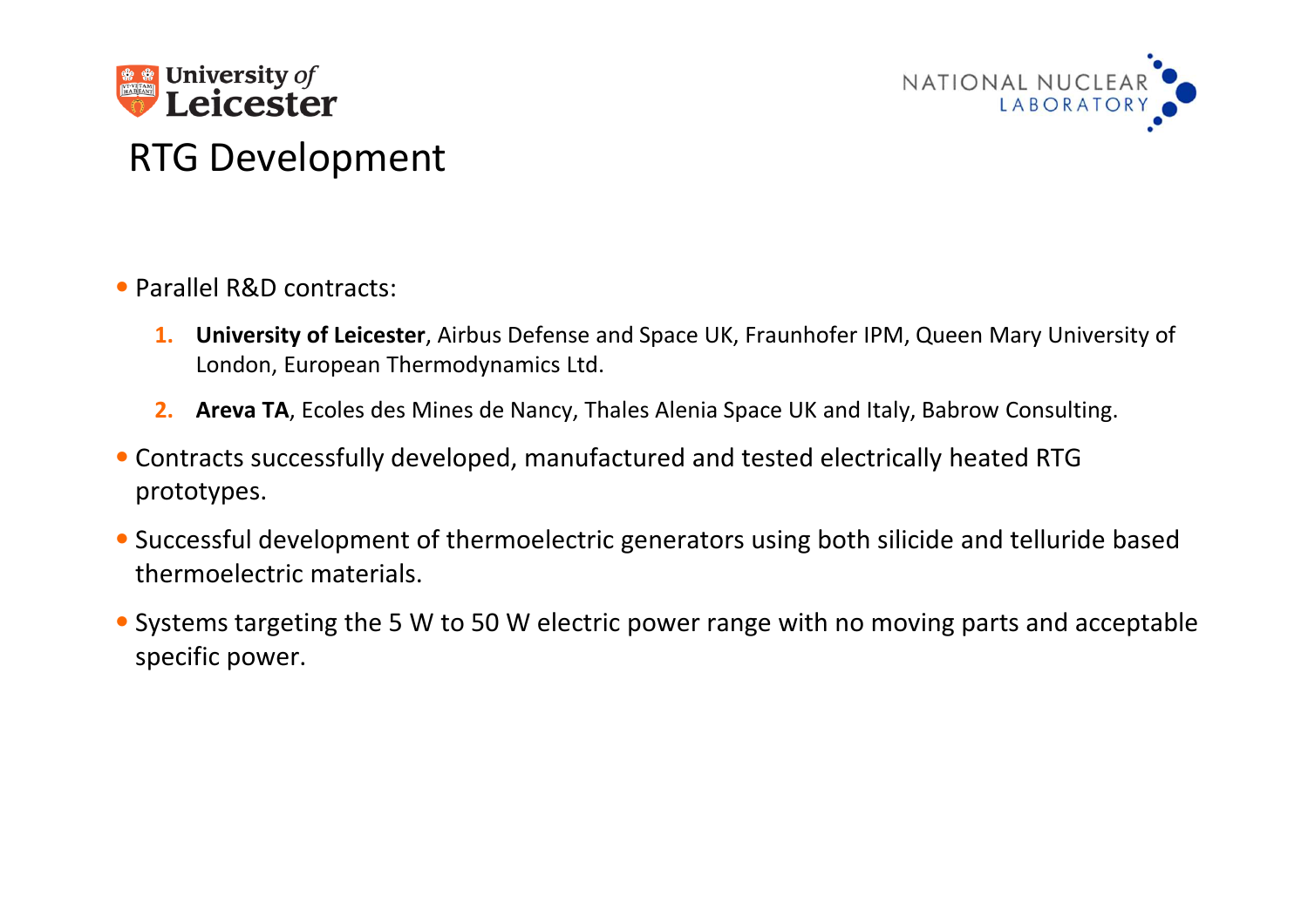

#### RTG Development in the UK



Innovative Mg-Si/Mn-Si-Ge Thermoelectric Module (Ecole des Mines de Nancy)



Bismuth Telluride Boron Carbide Composite Based Thermoelectric Materials and Modules (University of Leicester)





Electrically Heated 5 W RTG Laboratory Prototype (University of Leicester)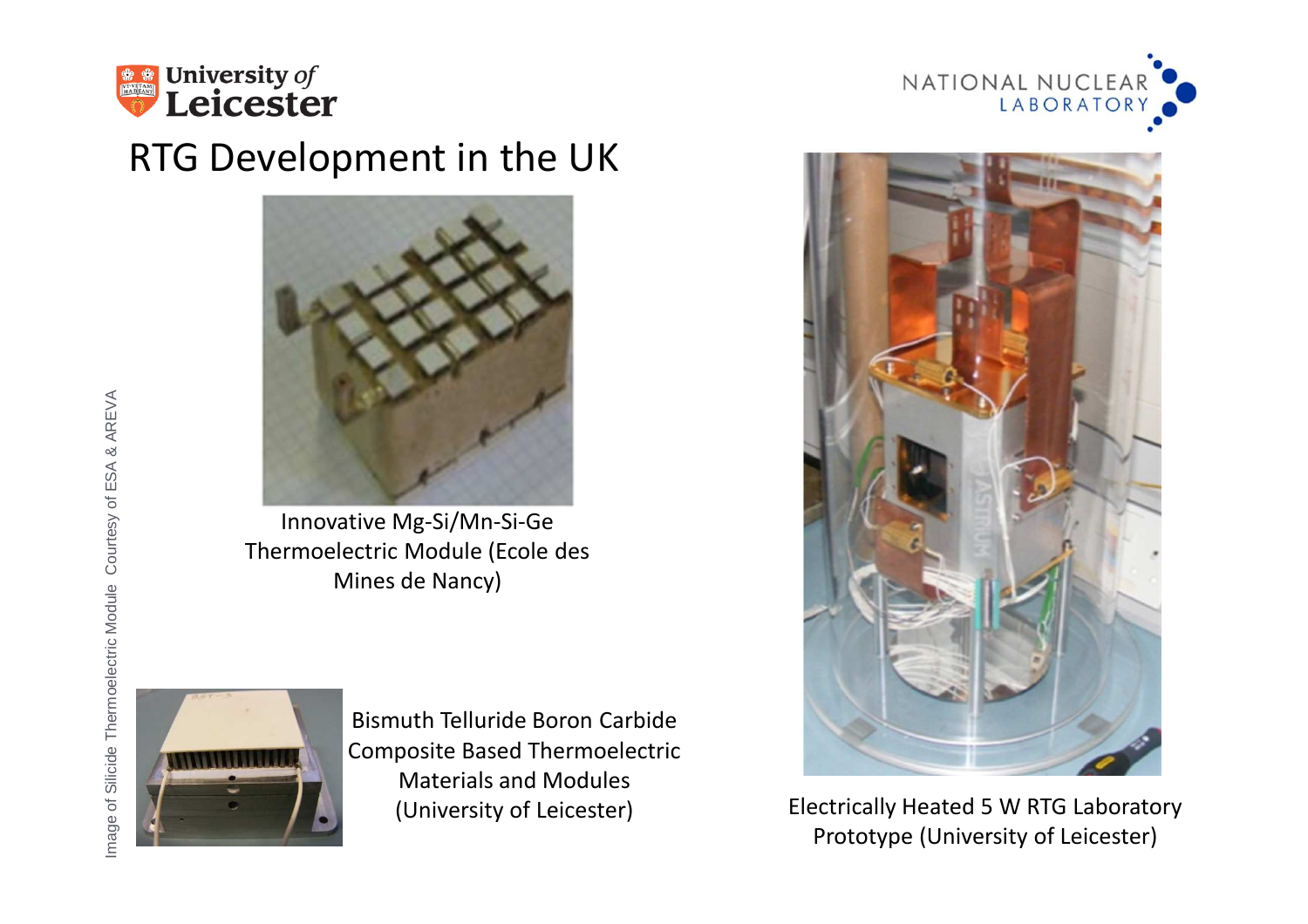

# Stirling Radioisotope Generator Development

- In the larger power range (~100 W) Stirling engine can be used to efficiently convert heat to electrical power particularly given the lower power density of  $241$ Am compared to  $238$ Pu:
	- • Consortium led by **Thales Alenia Space UK (Formally SEA Ltd)** also includes Rutherford Appleton Lab, Oxford University .
	- • **Stirling Engine Radioisotope Power System Requirements Study** derived the detailed system requirements for a European SRG and highlighted the potential to use UK expertise in long-lived Stirling coolers for space applications that use the flexure bearding system developed by Oxford.
	- • **Stirling Converter Technology Development Phase 1** to take the system to TRL 3 is currently underway.
	- • This second study is led by **Thales Alenia Space UK (Formally SEA Ltd)** also includes Rutherford Appleton Lab, Oxford University, QinetiQ Space (NV), CSL (B) .



Stirling converter in gamma configuration (one option under evaluation)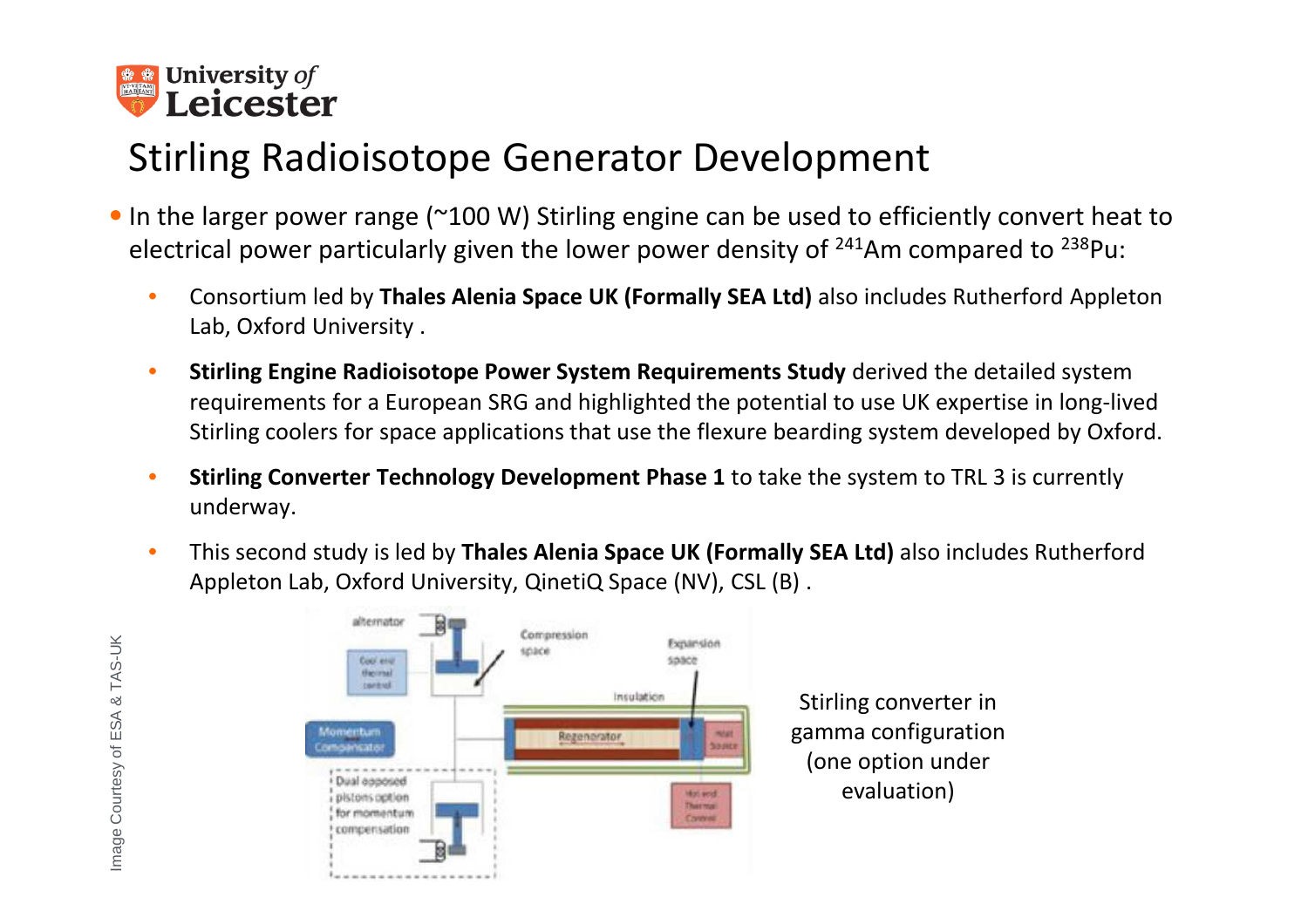

# Radioisotope Power Programme in Europe



- •Activities continue to be funded by ESA.
- •Technology de-risking in incremental steps.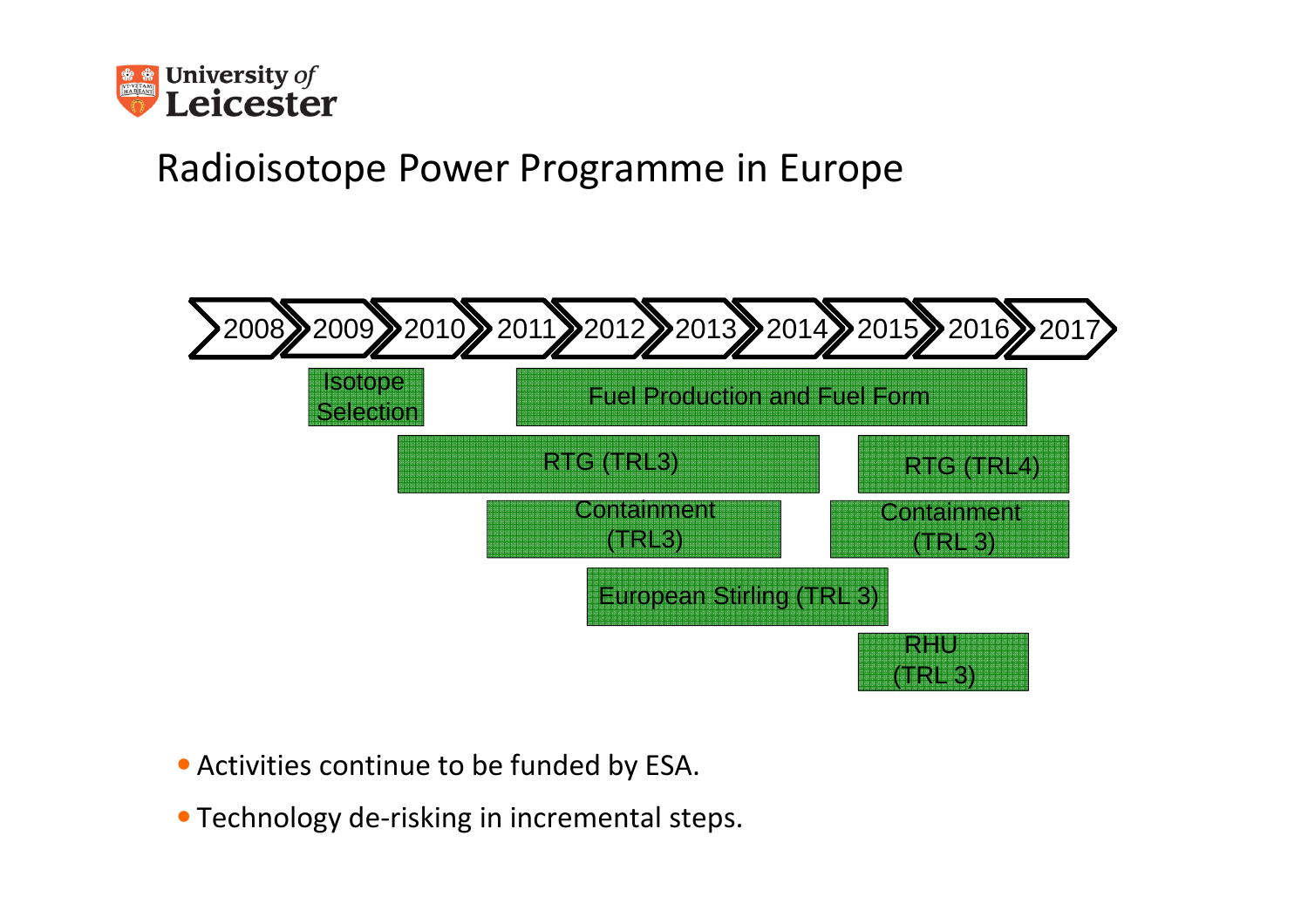



# Interaction with US

- NNL and the University of Leicester have received valuable support and guidance from US DOE, NASA, US institutes and universities.
- •Specifically in understanding the approach to radioisotope manufacturing, facilities and safety framework.
- •Several facility and institute/university visits have taken place both in the UK and the US including recent visit by NNL and Leicester to NASA JPL.
- Positive interactions between UK's Department of Energy and Climate Change and US DOE.
- Exploratory discussions on US launch safety procedures including work and data requirements that underpin US <sup>238</sup>Pu launch safety approach.